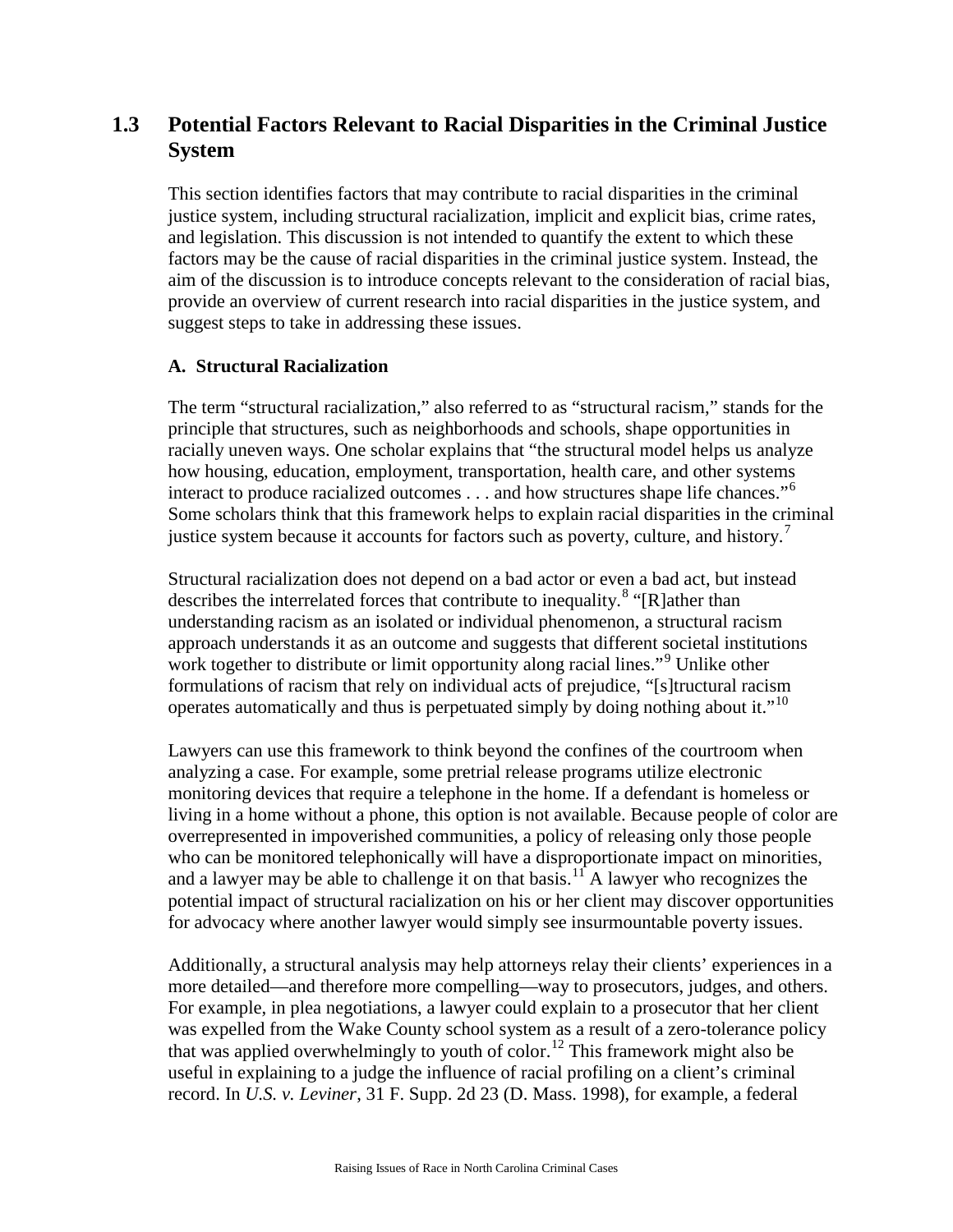judge imposed a reduced sentence on a Black defendant based on a finding that most of his prior convictions arose out of traffic stops conducted by the Boston police, and that the unlawful practice of racial profiling may have contributed to his prior record.

An understanding of structural racialization may facilitate collaboration among actors in the criminal justice system. [13](#page-11-0) Through this lens, criminal defense attorneys, judges, prosecutors, probation officers, law enforcement officers, and community leaders can address racial disparities without battles over causation or fault, and ask critical questions, such as: Is there a practice or policy in effect that is producing racial inequality in our jurisdiction? If so, what steps can we take to remedy the harm?

#### **B. Overview of Bias**

Unlike structural racialization, which describes a socio-cultural phenomenon, bias describes a mental state. Racial bias refers to positive or negative racial preferences, either conscious (explicit) or unconscious (implicit).<sup>[14](#page-11-1)</sup> As one scholar observes:

[A] typical trial courtroom setting mixes together many people, often strangers, from different social backgrounds, in intense, stressful, emotional, and sometimes hostile contexts. In such environments, a complex jumble of implicit and explicit biases will inevitably be at play. It is the primary responsibility of the judge and other court staff to manage this complex and bias-rich social situation to the end that fairness and justice be done—and be seen to be done.<sup>[15](#page-11-2)</sup>

The possible impact of these forms of bias on the criminal justice system is discussed below.

### **C. Explicit Bias**

Of the two broad formulations of bias, explicit bias is easier to recognize. "Explicit bias is a conscious preference (positive or negative) for a social category," and a person who expresses explicit bias does so knowingly.<sup>[16](#page-11-3)</sup> Explicit bias may not be readily observable, however. "If no social norm against these biases exists within a given context, a person will freely broadcast them to others. But if such a norm exists, then explicit biases can be concealed to manage the impressions that others have of us."<sup>[17](#page-11-4)</sup> One example of explicit bias in the criminal justice system is former Los Angeles detective Mark Fuhrman's use of over 40 racial slurs recorded on a series of audiotapes, portions of which were introduced into evidence in the O.J. Simpson murder trial.<sup>[18](#page-11-5)</sup> In a more recent example, Justice Sotomayor criticized a prosecutor's cross-examination as racially biased and unconstitutional when the prosecutor challenged a defendant's testimony by asking, "You've got African-Americans, you've got Hispanics, you've got a bag full of money. Does that tell you—a light bulb doesn't go off in your head and say This is a drug  $deal?$ <sup>[19](#page-11-6)</sup>

Manifestations of explicit bias are evident in North Carolina history. For example, in the early 1800's, North Carolina laws imposed harsher punishment on Black offenders than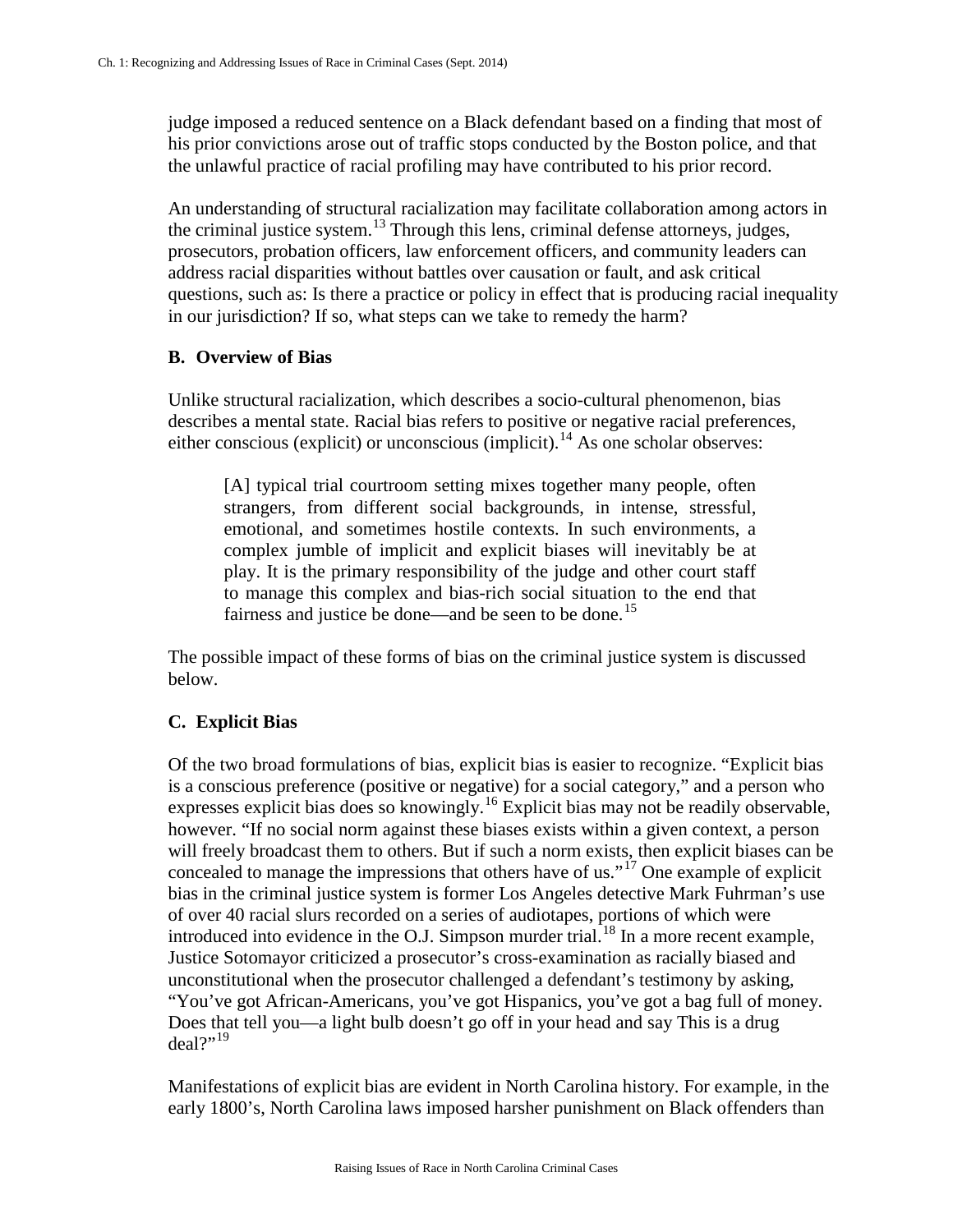White offenders: the rape of a white woman was a capital offense when committed by enslaved or free Blacks but not when committed by Whites.<sup>[20](#page-12-0)</sup> After ratification of the Thirteenth Amendment officially abolishing slavery in 1865, explicit bias continued in North Carolina by means of a "Black Code" preventing freed African Americans from voting, serving on juries, bearing arms, and exercising other rights. North Carolina's Black Code was intended to replicate the controls of slavery. According to historian Laura F. Edwards, the Code's purpose was to ensure that newly free African Americans would not "be confused with citizens . . . acquir[ing] only the duties and obligations, not the rights of freedom."[21](#page-12-1) The explicit bias in North Carolina's Black Code was followed by other manifestations of overt discrimination, such as the ban on miscegenation, and beginning in the last quarter of the nineteenth century and persisting through much of the twentieth century—the establishment of Jim Crow laws denying African Americans access to public spaces, opportunities, and resources.

A recent example of explicit bias in the criminal justice context is illustrated by *Miller-El v. Dretke*, 545 U.S. 231 (2005), in which the court recognized that a particular prosecutor's office had intentionally excluded minorities from jury service for many years. The court observed:

[T]he District Attorney's Office had adopted a formal policy to exclude minorities from jury service. . . . A manual entitled 'Jury Selection in a Criminal Case' . . . [had been] distributed to prosecutors. It contained an article authored by a former prosecutor (and later a judge) under the direction of his superiors in the District Attorney's Office, outlining the reasoning for excluding minorities from jury service. Although the manual was written in 1968, it remained in circulation until 1976, if not later[.]<sup>[22](#page-12-2)</sup>

Similarly, at a national prosecutors' training, participants were given cheat sheets identifying race-neutral peremptory strike justifications to use when responding to claims that a prosecutor's peremptory strike was based on race.<sup>[23](#page-12-3)</sup>

Many criminal justice reforms have been enacted since the time of North Carolina's Black Code, and overt racial bias is no longer codified in North Carolina's laws. However, bias may still influence North Carolina criminal justice processes and may creep into individual cases via decision-making of individual actors. For example, in a 2002 hearing on a motion to dismiss, a North Carolina defense attorney testified that a highway trooper had justified pulling over his client in a previous case as follows: "[I]f they're Hispanic and they're driving, they're probably drunk."<sup>[24](#page-12-4)</sup> In the case in which that testimony was offered, the N.C. Court of Appeals conducted an extensive review of evidence that the same trooper's stop of a Latino driver was racially motivated. Ultimately, the court upheld the trial judge's finding that the driver's seat belt, which the trooper had claimed was not buckled, was not actually visible to the trooper and therefore the stop was unlawful.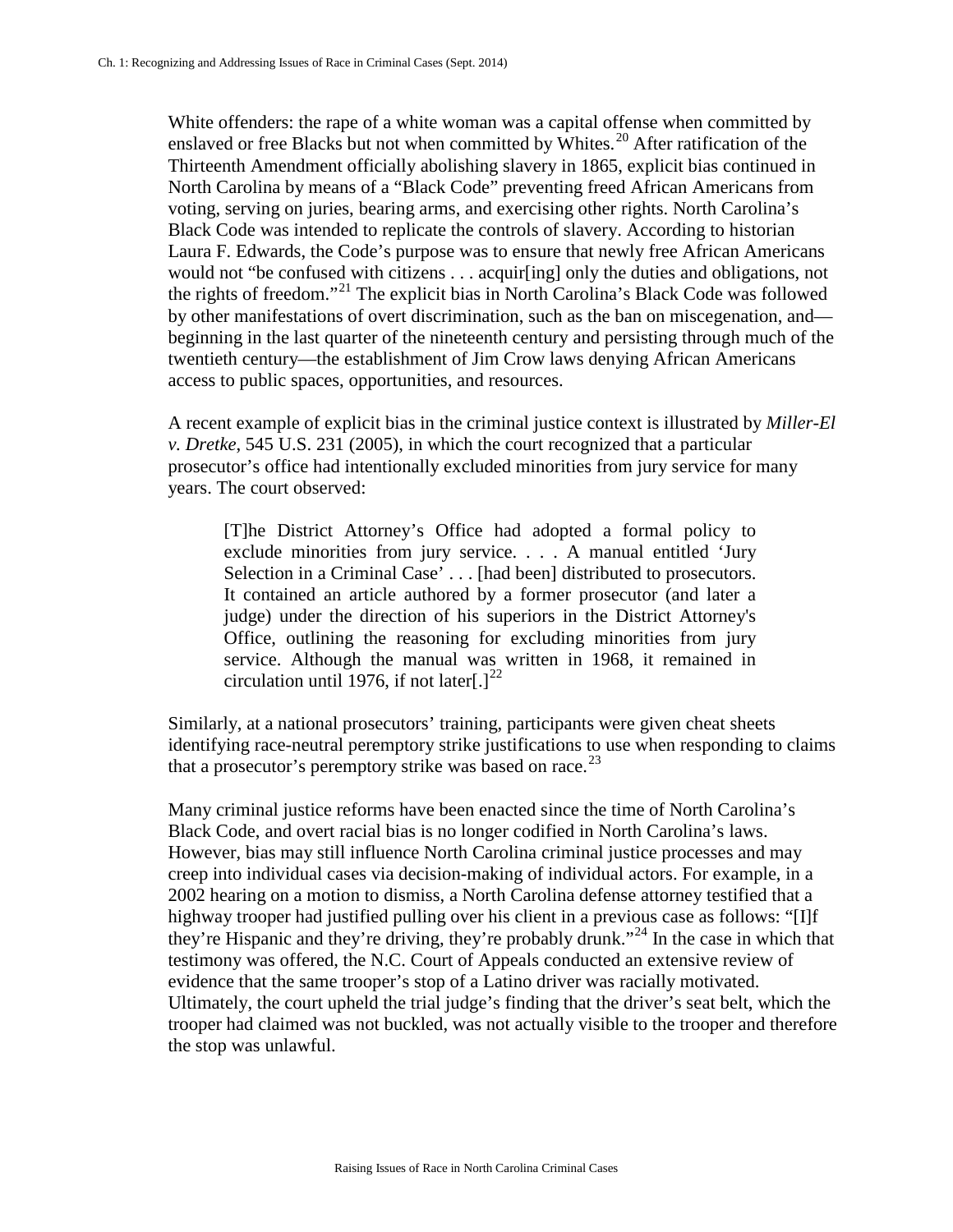## **D. Implicit Bias**

**History and definition.** Implicit biases are attitudes and stereotypes that people are not aware of, but that can influence their thoughts and behavior. These biases result from the brain's natural tendency to categorize stimuli into various categories or "schemas.".<sup>[25](#page-13-0)</sup> All people rely on schemas to help sort the vast amount of information facing them each day, and schemas often involve stereotypes.<sup>[26](#page-13-1)</sup> As scholar john powell puts it, "[w]e cannot live without schemas. Having biases and stereotypes does not make us racist, it makes us human." $^{27}$  $^{27}$  $^{27}$ 

Research suggests that people may not be aware of their own biases. In fact, an implicit bias may conflict with a consciously held belief.<sup>[28](#page-13-3)</sup> For example, an employer may believe in equal opportunity hiring, but pass over a Black applicant for a job based on lack of relevant experience without realizing that White applicants with similar experience levels have not been eliminated.<sup>[29](#page-13-4)</sup> In the criminal justice context, Justice Marshall recognized that "[a] prosecutor's own [possibly] . . . unconscious racism may lead him easily to the conclusion that a prospective black juror is 'sullen,' or 'distant,' a characterization that would not have come to his mind if a white juror had acted identically."<sup>[30](#page-13-5)</sup> As the examples suggest, while implicit biases may arise from our natural tendency to associate categories, they may result in disparate treatment when they go unexamined.

Researchers have been interested in the brain's tendency to link racial categories with positive or negative attributes for some time. Many will be familiar with Kenneth and Mamie Clark's famous "doll test" conducted in the 1940's, which demonstrated that Black children preferred White dolls to Black dolls and were more likely to describe Black dolls as "bad" and White dolls as "nice."<sup>[31](#page-13-6)</sup> This study was recreated by filmmaker Kiri Davis in 2007 with similar results.<sup>[32](#page-13-7)</sup> The "doll test" was cited by the U.S. Supreme Court when it declared school segregation unconstitutional in 1954.<sup>[33](#page-13-8)</sup> Today, implicit bias researchers address the same types of questions with more sophisticated techniques to measure unconscious attitudes and prejudices. In one example, an implicit bias study in the criminal justice context discovered that participants held implicit associations between "Black" and "guilty" and that these associations predicted the ways in which participants evaluated ambiguous evidence.<sup>[34](#page-13-9)</sup>

In recent years, social scientists have gained significant insights into the operation of implicit biases. The largest study of implicit bias is the Implicit Association Test (IAT), an electronically administered test that "revolutionized the way the world looked at and understood implicit bias."[35](#page-13-10) The IAT emerged in the 1990s and has been administered over six million times.[36](#page-13-11) In administering the IAT, researchers discovered that "the majority of tested Americans harbor negative implicit attitudes and stereotypes toward blacks [and] dark-skinned people . . . among others. . . . [P]eople consistently implicitly associate black with negative attitudes such as *bad* and *unpleasant*, and with negative stereotypes such as *aggressive* and *lazy*."[37](#page-13-12) Scholar Jerry Kang illustrates how implicit biases may play out in the courtroom through this example: "Do we associate aggressiveness with Black men, such that we see them as more likely to have started the fight than to have responded in self-defense?"<sup>[38](#page-13-13)</sup>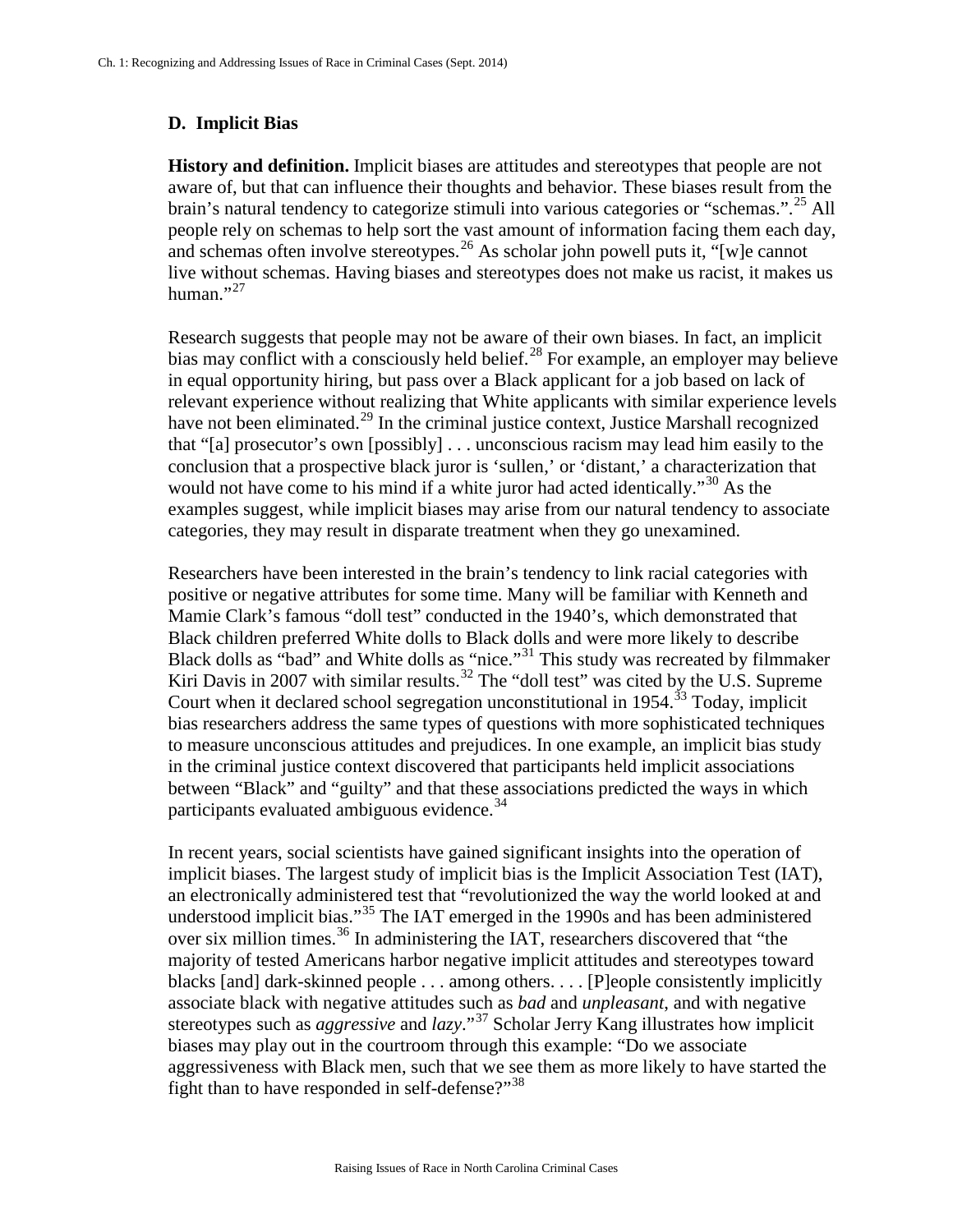Studies specific to the criminal justice system raise concerns about the potential impact of implicit biases. Two studies found that criminal defendants with a relatively greater degree of what one study termed "Afrocentric" and what another study termed "stereotypically Black" facial features received more severe criminal punishment in some contexts.<sup>[39](#page-14-0)</sup> Implicit racial biases have also been detected among judges and capital defense attorneys.[40](#page-14-1) In another study, participants with implicit stereotypes of White lawyers as better litigators judged the performance of White litigators as superior, in accordance with their stereotypes. [41](#page-14-2)

**Litigating implicit bias.** Awareness of implicit bias may empower criminal defense attorneys to neutralize or mitigate it in the courtroom. Research shows that implicit biases are malleable.<sup>[42](#page-14-3)</sup> When the subject of race is addressed explicitly, people tend to correct for their implicit biases and act in accordance with more objective standards. For example, jury studies show that when racial considerations are relevant and are explicitly brought to the attention of the jury, White jurors tend to treat Black and White defendants similarly. Thus, the act of addressing race during voir dire may counteract its influence in jury deliberations. "However, when race is present as a factor but not highlighted, White jurors tend to treat Black defendants more harshly."[43](#page-14-4) Further, "suppressing or denying prejudiced thoughts can actually increase prejudice rather than eradicate it."<sup>[44](#page-14-5)</sup> These studies suggest that raising relevant issues of race in criminal trials may cause implicit biases to recede. Conversely, failing to raise issues of race may exacerbate bias or at least leave it in place.

Unexamined implicit bias may influence law enforcement practices. For example, disparities in drug arrests can result from police policies and practices in which "race shapes perceptions of who and what constitutes [the] drug problem, as well as the organizational response to that problem."[45](#page-14-6) As a result of the police department's definition of the drug problem in Seattle, for example, police officers focused almost exclusively on crack cocaine sales.<sup>[46](#page-14-7)</sup> Due in large part to this focus, 64.2 percent of drug arrestees were Black even though the majority of those who delivered serious drugs were White.<sup>[47](#page-14-8)</sup> Closer to home, the Winston-Salem Police Department recently announced changes to its driver's license checkpoint policy after the North Carolina ACLU's Racial Justice Project reported the policy's disparate impact on minority drivers. While there was no evidence that the policy was designed to target people of color, "85 percent of the 244 traffic checkpoints set up by Winston-Salem police in an 11-month period were in predominantly minority areas."<sup>[48](#page-14-9)</sup> Awareness of implicit bias research can help attorneys identify and challenge law enforcement policies and practices that have a disparate impact on minorities.

In addition, a defense attorney's awareness of his or her own implicit bias can improve client representation. Unexamined implicit biases may prevent an attorney from understanding the circumstances of a client's life or may cause the attorney to make inaccurate race-based assumptions about potential jurors or other court actors. For example, a lawyer may presume that Black people favor lenient sentencing and consequently fail to probe a prospective juror's opinions on punishment as well as experiences bearing on the case. As defense attorney Andrea Lyon argued, it is important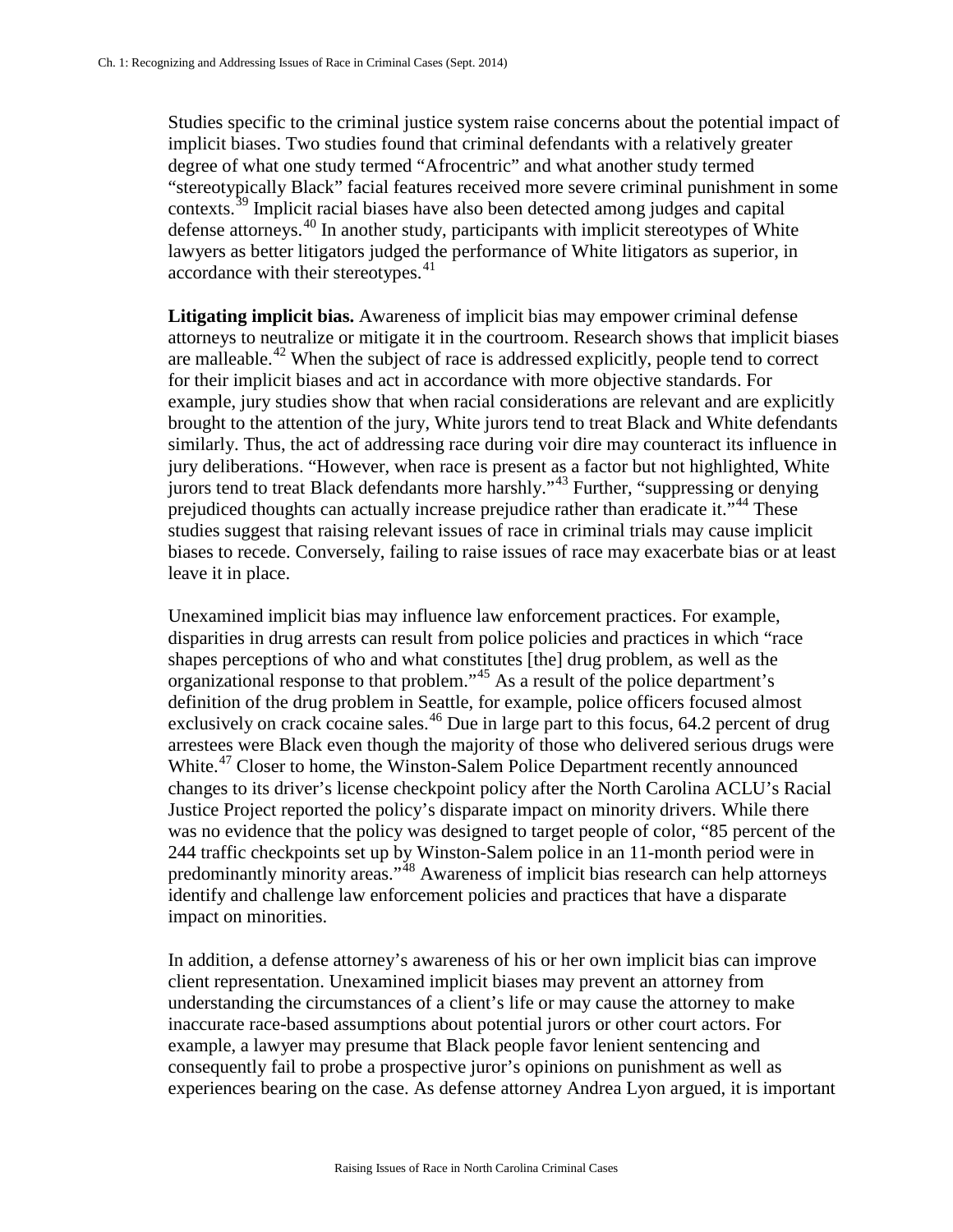for defense attorneys to "recognize our own biases and ensure that they do not inhibit our ability to represent our clients."<sup>[49](#page-15-0)</sup>

Implicit bias studies may be introduced into evidence in individual cases when relevant. Consider, for example, *Brown v. Board of Education*, [50](#page-15-1) in which the Supreme Court referred to seven different social science studies in holding that "separate but equal" violated the Equal Protection Clause.<sup>[51](#page-15-2)</sup> More recently, courts have taken notice of the "growing body of social science recogniz[ing] the pervasiveness of unconscious racial and ethnic stereotyping and group bias," in contexts such as the alleged exclusion of certain ethnic minorities from jury service.<sup>[52](#page-15-3)</sup> In one case, a federal judge relied in part on studies concerning implicit stereotypes of Asian Americans as passive in finding "a sizable risk that perceptions and decisions made here may have been affected by unconscious bias."<sup>[53](#page-15-4)</sup>

**Case study: A judge reflects on implicit bias.** In the passage below, Judge Louis A. Trosch, Jr., District Court Judge for North Carolina District 26, reflects on the problem of implicit bias, including his own. His personal account captures, in ways that legal analyses may not fully convey, the importance of understanding and combating implicit bias in the criminal justice system.

I have been a District Court Judge for the past 13 years and have spent much of my time hearing juvenile court cases. About five years ago I found myself presiding over juvenile first appearance and detention hearings. One of the first cases that I called involved a newly filed armed robbery from a local fast food restaurant. Two young men were accused of attempting to rob the restaurant while wearing "Scream" masks and carrying handguns. They were not very accomplished robbers and were quickly apprehended.

When I called the first co-defendant's, who I'll refer to as Joe, case into the courtroom he entered from a holding cell wearing shackles and accompanied by two deputies. This was to be expected given the serious nature of the allegations and danger to the community. In addition, Joe's parents, grandparents, relatives, and pastor also came into the courtroom. I heard a short rendition of the facts and then heard from the attorneys and Juvenile Court Counselor (JCC) regarding Joe's detention status. As is typical in such serious cases, I ordered that Joe remain detained, but that the JCC investigate less restrictive alternatives, such as electronic monitoring or pre-trial supervision through our Alternatives to Detention (ATD) program. A detention review hearing was scheduled for the next week and the matter was adjourned. It was a pretty routine hearing really, except for the fact that Joe had no delinquent history of any kind. First offenders don't typically start off with such serious charges.

Thinking that a bit odd, I called in the co-defendant's, who I'll call Sam, case. The deputies didn't stir towards the holding cell. In fact, I was getting ready to remind them to retrieve the juvenile, when Sam walked into court with his family. He was dressed in khaki pants, a button down shirt and loafers rather than a jumpsuit and shackles. Like Joe, he also had a number of family members present to support him, along with his Coach. Everyone sat down and I proceeded with the first appearance. No one acknowledged the striking difference in circumstances between the two juveniles. I assumed there must be some difference between them that explained Joe being locked in detention while Sam was freed to live at home, so I began asking questions. Maybe Joe had been the one with the gun. No, they both had guns according to the police report. Maybe Joe was the mastermind or forced Sam into participating or was more threatening to the victims. Again the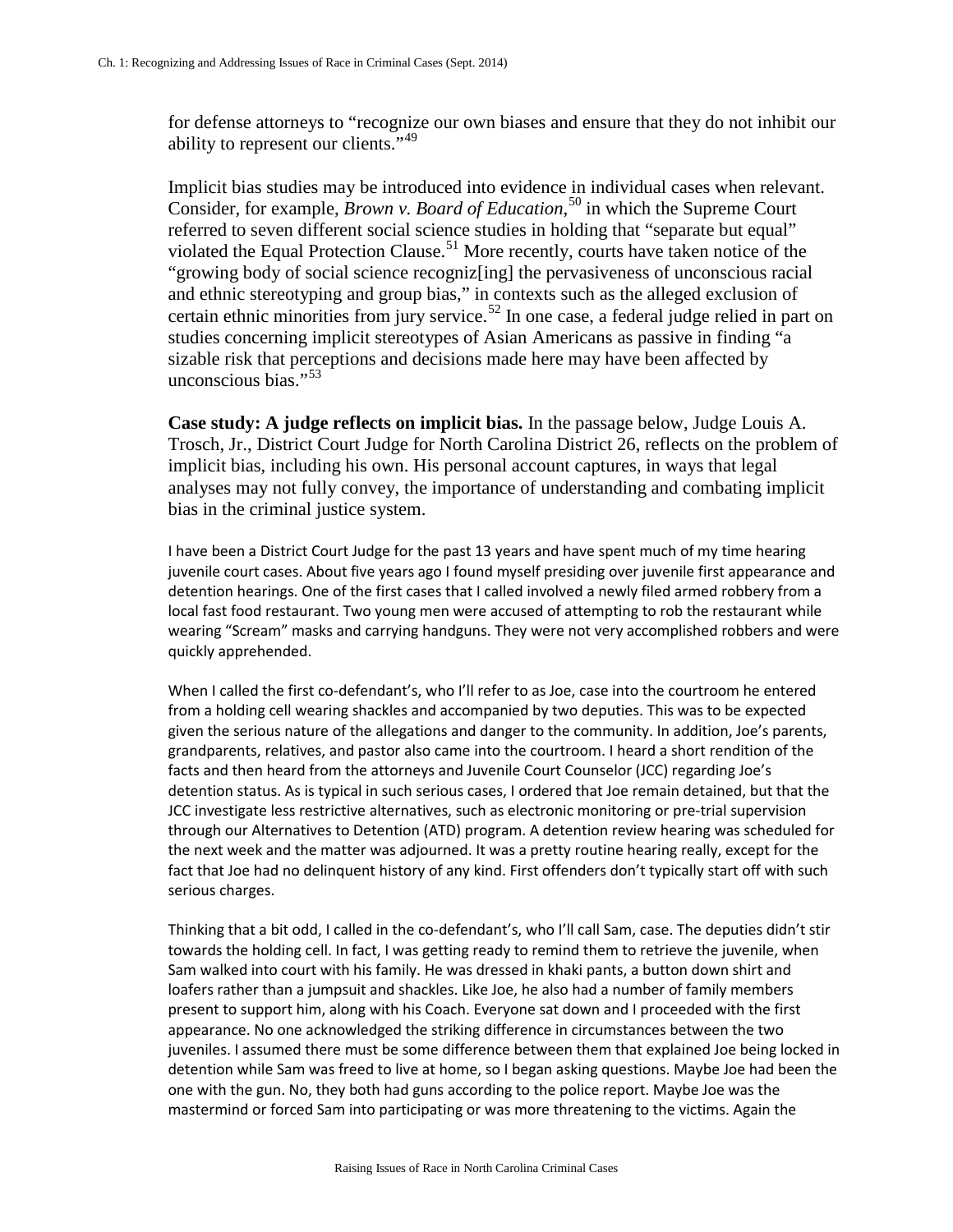answer was no. As I asked more and more questions it became clear that Joe and Sam were alike in almost every way. They had been friends since childhood, they lived one street from one another, they both came from 2 parent families with tons of family support, both were average students with no history of suspensions, and both were involved in extracurricular activities, Joe in his church and Sam as a high school athlete. I couldn't come up with a significant difference in these two young men that explained their detention status, save one.

The fact that most readers of this account know implicitly what that difference was along with the race of each of these juveniles says much about how deeply race impacts all of us and the decisions we make. Just to be clear, Joe was Black and Sam was White. I do not believe that anyone explicitly decided to lock up the Black juvenile and release the White juvenile, but implicit bias powerfully influenced the decisions made by the police, the JCCs, and the attorneys in this case. After putting Sam into detention and ordering that the JCC look into alternatives to detention, I left the courtroom and sat down to think. How many times have less egregious disparities for children of color gone right by me, unnoticed and uncorrected. How many times had my own implicit biases affected my decisions. These are daunting questions for all of us who work in the justice system. The good news is that there are many, many steps that one can take to mitigate implicit bias, both individually and systemically. As a judge, it is critical that I learn as much as I can about implicit bias and take steps to overcome my own bias. It is a constant struggle, but it is essential to reach just decisions.

#### **E. Discretionary Decision-Making and the Cumulative Nature of Disparities**

Subjective decisions may be particularly vulnerable to the types of bias described in the preceding sections. One recent study of millions of school and juvenile justice records in Texas illustrates the cumulative effect of discretionary decision-making. The researchers found, for example, that students of all races were removed from school for mandatory disciplinary violations at comparable rates, but Black and Latino students were far more likely than White students to be disciplined for discretionary reasons.<sup>[54](#page-15-5)</sup>

The exercise of discretion is an essential part of the criminal justice system. "It is neither desirable nor possible to eliminate discretion throughout the criminal justice system; professional judgment is a core component of making day-to-day operations manageable."[55](#page-15-6) Nevertheless, criminal defense attorneys and other court actors must be alert to the risk of bias creeping in at the numerous junctures in a criminal case that involve subjective decision-making. Discretionary decisions in the criminal justice system—made by law enforcement officers, magistrates, judges, prosecutors, and defense attorneys—include:

- Where checkpoints should be set up
- Which vehicles should be stopped on a busy highway
- When a brief investigatory detention or "Terry stop" should be initiated
- Who should be asked for consent to search
- Who should be arrested
- Who should be charged and with what offense
- Whether to seek a transfer to superior court for a juvenile
- When a plea to a lesser charge should be offered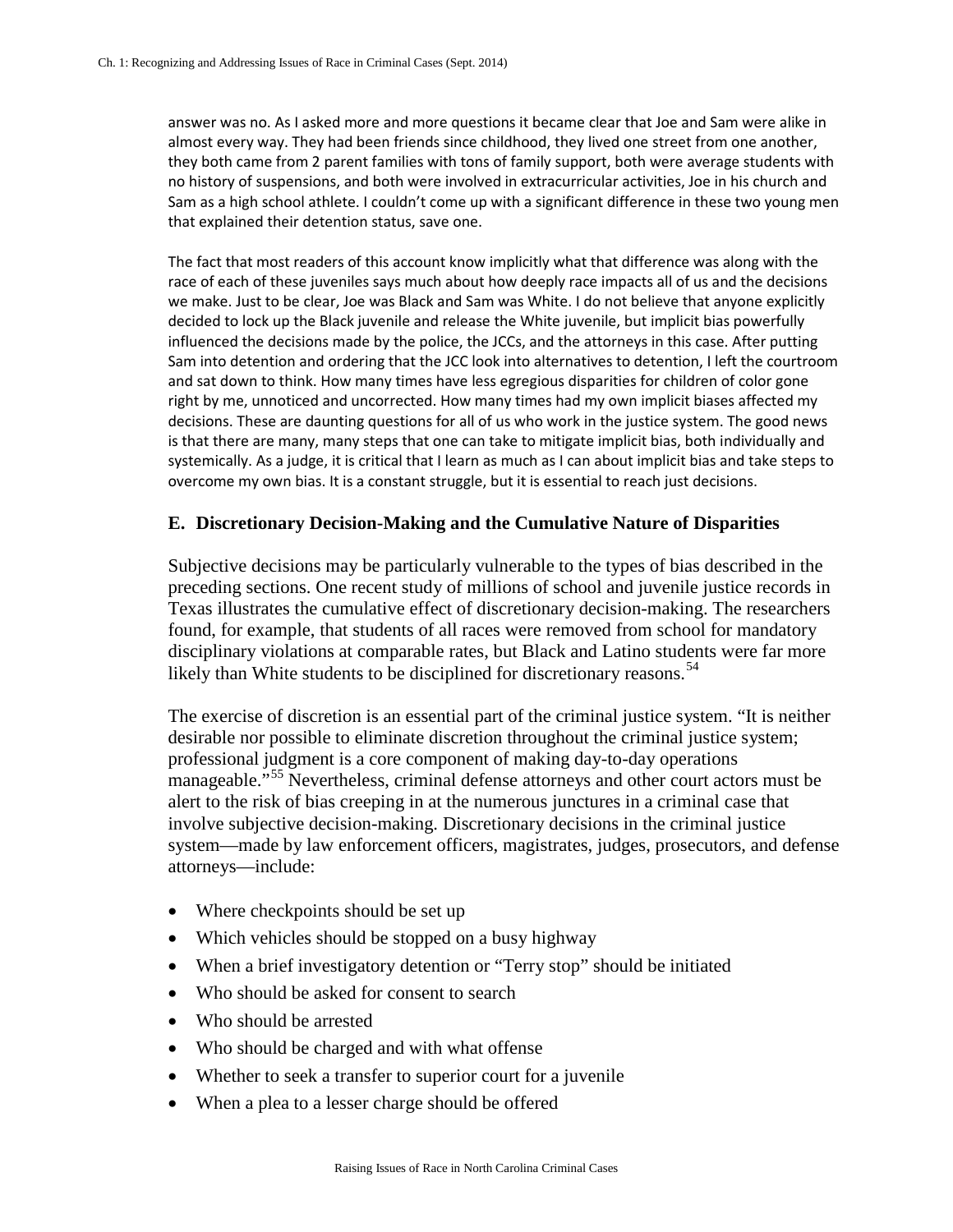- Who should be indicted as a habitual felon
- Who should be released before trial and what conditions of pretrial release should be imposed
- Who should be advised to accept a guilty plea
- Which prospective jurors to strike peremptorily
- Who should be sentenced to active time and who should be sentenced to probation

Any one of these decisions can affect the direction and outcome of a case. For example, defendants who are denied pretrial release are less able to assist their attorneys, more likely to plead guilty, more likely to be found guilty if they go to trial, and more likely to receive a sentence of imprisonment if convicted.<sup>[56](#page-16-0)</sup> Recent publications highlight that disparities at early stages of criminal proceedings may be compounded at successive stages and affect criminal case outcomes.<sup>[57](#page-16-1)</sup>

Subjective decision-making may operate in tandem with other factors, such as structural racialization. One researcher concluded that outcomes in criminal cases are influenced not only by disparate treatment at certain key decision points, but also by structural factors such as a defendant's economic resources and networks of support, which may come into play at various stages in the criminal justice process.<sup>[58](#page-16-2)</sup>

In drug cases in particular, the cumulative effect of subjective decision-making may have a racially disparate impact. For example, racial disparities in drug convictions are more pronounced than racial disparities in drug arrests.<sup>[59](#page-16-3)</sup> Drug cases are discussed further in subsection F., below.

# **F. Crime Rates**

Any discussion of racial disparities in the criminal justice system must address the question of whether minority overrepresentation in the justice system is simply a reflection of racially disparate crime rates. "The primary debate has been between those who argue that there are problematic racial disparities and those who argue or imply that observed differences in rates of imprisonment are for the most part 'warranted' by differential criminal involvement by the races."<sup>[60](#page-16-4)</sup> This brief discussion does not attempt to resolve this issue; instead, it identifies key considerations and additional resources.

In the context of drug offenses, data indicate that racially disparate arrest, conviction, and incarceration rates do not reflect actual offense rates. In 2006, African Americans represented 35% of those arrested for drug offenses and 53% of drug convictions, but that same year, according to the U.S. Department of Health and Human Services, African Americans made up only 14% of drug users.<sup>[61](#page-16-5)</sup> In other words, although Blacks and Whites use drugs at roughly the same rates, African Americans are substantially more likely to be arrested and convicted for drug offenses. In North Carolina, Black inmates accounted for 84% of those admitted to prison for drug offenses in 1996, although only 22% of the State's population was Black.<sup>[62](#page-16-6)</sup> Beyond the drug offense context, the data is less clear. Unlike the rate of drug use, which is tracked by health departments, crime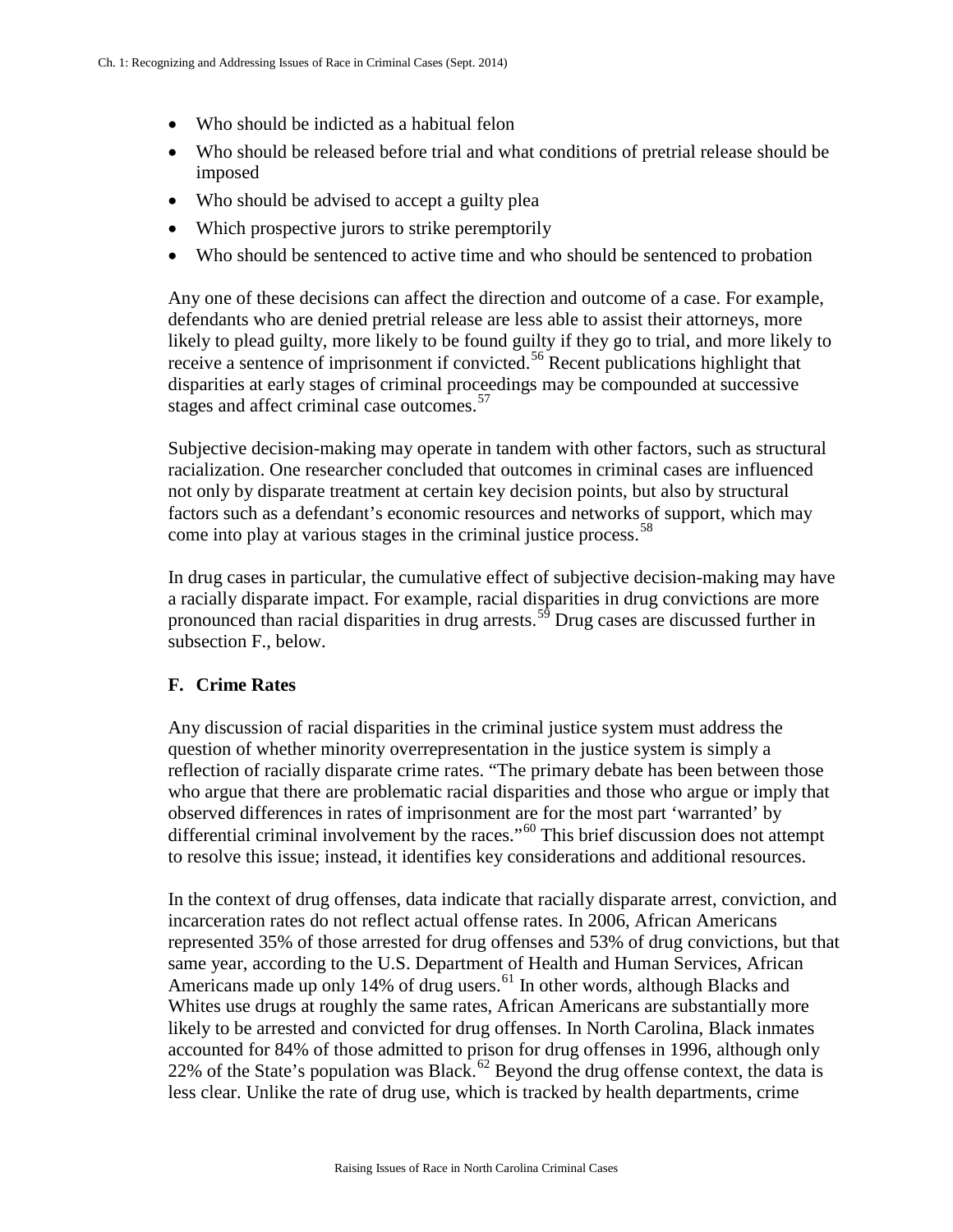commission rates in other contexts are generally extrapolated from other criminal justice statistics.<sup>[63](#page-16-7)</sup>

Some criminologists have relied on arrest rate statistics as a proxy for offense rates.<sup>[64](#page-16-8)</sup> The Uniform Crime Reports (UCR) published by the Federal Bureau of Investigation is one commonly cited source of national arrest rate data. [65](#page-16-9) In 2006, for example, the UCR indicated that African Americans accounted for 39% of people arrested for violent crime and 31% of all people arrested for property crime.<sup>[66](#page-16-10)</sup> These arrest statistics, however, do not necessarily reflect offense rates by African Americans. Experts increasingly recognize that arrest and offense rates cannot be equated.<sup>[67](#page-16-1)</sup> Arrest rates are influenced by factors such as discretionary decisions by officers, distribution of police in low-income neighborhoods, and policies and priorities of various police departments. In other words, if "criminal investigations focus on African Americans, more African Americans necessarily will be arrested and convicted of crimes, thereby creating a self-fulfilling prophesy."[68](#page-16-11) Some research suggests that minority suspects are more likely to be arrested than White suspects.[69](#page-16-12) Additionally, arrest rates do not capture crimes that are *not* reported to the police, which account for more than half of all violent crimes and over 60% of all property crimes.<sup>[70](#page-16-13)</sup>

Another method employed by criminologists when estimating offense rates is to use "victimization survey data in which victims identify the perceived race of their assailant," such as the National Crime Victimization Survey (NCVS).<sup>[71](#page-16-14)</sup> Data collected by the NCVS can be viewed on the website of the U.S. Bureau of Justice Statistics.<sup>[72](#page-16-15)</sup> However, there are some concerns about the reliability of data collected from victims about the race of offenders, as "perception bias on the part of victims with respect to offender race presents an intractable problem with NCVS race and crime data."[73](#page-16-16) The data collected by the NCVS is also incomplete: "information about victim perceptions of perpetrators' race is available for only a few violent offenses," so "crime victimization survey data present an incomplete picture of crime commission rates by race. $174$  $174$ 

Racially disparate arrest and victimization rates also do not explain racial disparities in imprisonment rates. One criminologist concludes, "[a]lthough violent crime arrest rates for Blacks are higher than for Whites, the differential has long been declining. Group differences in violent crime do not explain racial disparities in prison."[75](#page-16-18)

### **G. Legislation**

Laws passed by local, state, and federal legislatures can significantly affect the racial composition of the population that is involved with the criminal justice system. In one of the most well-known examples of this phenomenon, the Anti-Drug Abuse Act of 1986 employed a 100:1 crack/cocaine sentencing differential in federal criminal sentencing. Thus, the Act created harsher penalties for drug offenses involving crack (disproportionately used by African American cocaine users) than for offenses involving powder cocaine (used more by White cocaine users). For example, a person convicted of possessing only 5 grams of crack cocaine was subject to the same mandatory prison sentence (5 years) as a person convicted of possessing 500 grams of powder cocaine.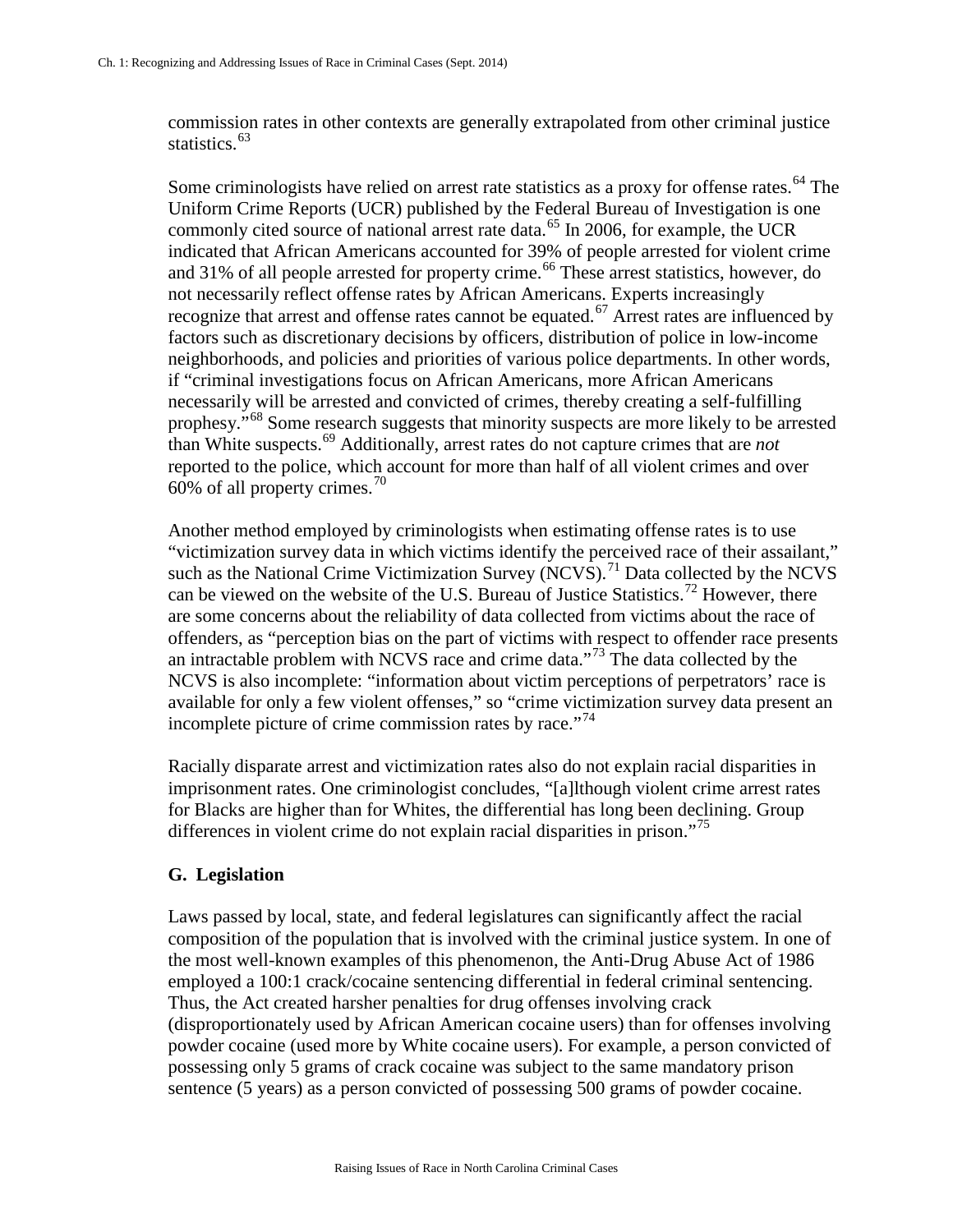This sentencing scheme had a remarkably disproportionate impact on African Americans and, in the words of one court, had no "penological or scientific justification."<sup>[76](#page-16-19)</sup>

At the time the law was passed, the media portrayed "crack-user horror stories" in which "[i]mages of young black men [involved in the drug trade] . . . saturated the screens of our televisions . . . . [and] branded onto the public mind and the minds of legislators that young black men were solely responsible for the drug crisis in America."[77](#page-16-20) Congress considered these media accounts in concluding that crack cocaine caused violence and crack users posed a greater threat to society than cocaine users.<sup>[78](#page-16-21)</sup> Scientific evidence, however, refuted the notion that crack was more addictive and caused users to be more violent, and showed that the effects of powder cocaine and crack cocaine on the body are essentially identical. $^{79}$  $^{79}$  $^{79}$ 

Lawyers, scientists, the U.S. Sentencing Commission, judges and others all called for the repeal of the 100:1 crack/cocaine federal sentencing ratio. Although the ratio remained law for 24 years, in 2010 Congress modified the ratio to  $18:1.^{80}$  $18:1.^{80}$  $18:1.^{80}$  Data from this period shows the racially disparate impact of the crack/cocaine distinction. During the period in which the 100:1 ratio was in effect, the average time African American drug offenders served in federal prison increased by 77%, compared to an increase of 33% for Caucasian offenders.<sup>[81](#page-16-24)</sup> The average federal drug sentence for African Americans was 11% higher than the average federal drug sentence for Whites when the Anti-Drug Abuse Act was passed in 1986; four years later that disparity had grown to  $49\%$ .<sup>[82](#page-16-25)</sup> In 2010, the year the law was changed, almost 80% of those sentenced under federal crack cocaine laws were African Americans, and less than 8% were White.<sup>[83](#page-16-26)</sup> Changes in drug laws and sentencing for drug offenses have been identified as playing a role in the decreasing incarceration rate for African Americans; however, while the rate has declined over the last decade, it still exceeds the incarceration rate of Whites and Latinos.<sup>[84](#page-16-27)</sup>

Racial disparities related to legislation can be found at the state level as well. Three strike schemes and other habitual offender laws have been adopted by many states. By the mid-1990s, "'repeat offender' laws [had been] passed in forty-one states as well as in the federal system, and twenty-four states [had] enacted 'three strikes' laws."[85](#page-16-28) North Carolina's habitual felon law imposes a significant sentencing enhancement for a defendant who, having already been convicted of three felonies, commits a fourth.<sup>[86](#page-16-29)</sup> This enhancement does not attach automatically on conviction of a fourth felony; rather, prosecutors have discretion whether to indict a person as a habitual felon. Statistics suggest that the law has had disparate results. The NCAJ Task Force on Racial and Ethnic Bias reports that "African Americans are 2.46 times as likely to be incarcerated as habitual felons than Caucasians" and represent "70% of all incarcerated habitual felons."<sup>[87](#page-16-30)</sup>

Because of concerns about the potential impact of sentencing legislation, Minnesota, Iowa, Oregon, and Connecticut now require the preparation of racial impact statements during the legislative process to prevent unwarranted racial disparities in the criminal justice system.<sup>[88](#page-16-31)</sup> In Florida, Mississippi, Wisconsin, and Arkansas, racial impact statement legislation has been introduced.<sup>[89](#page-16-21)</sup> A racial impact statement serves as "a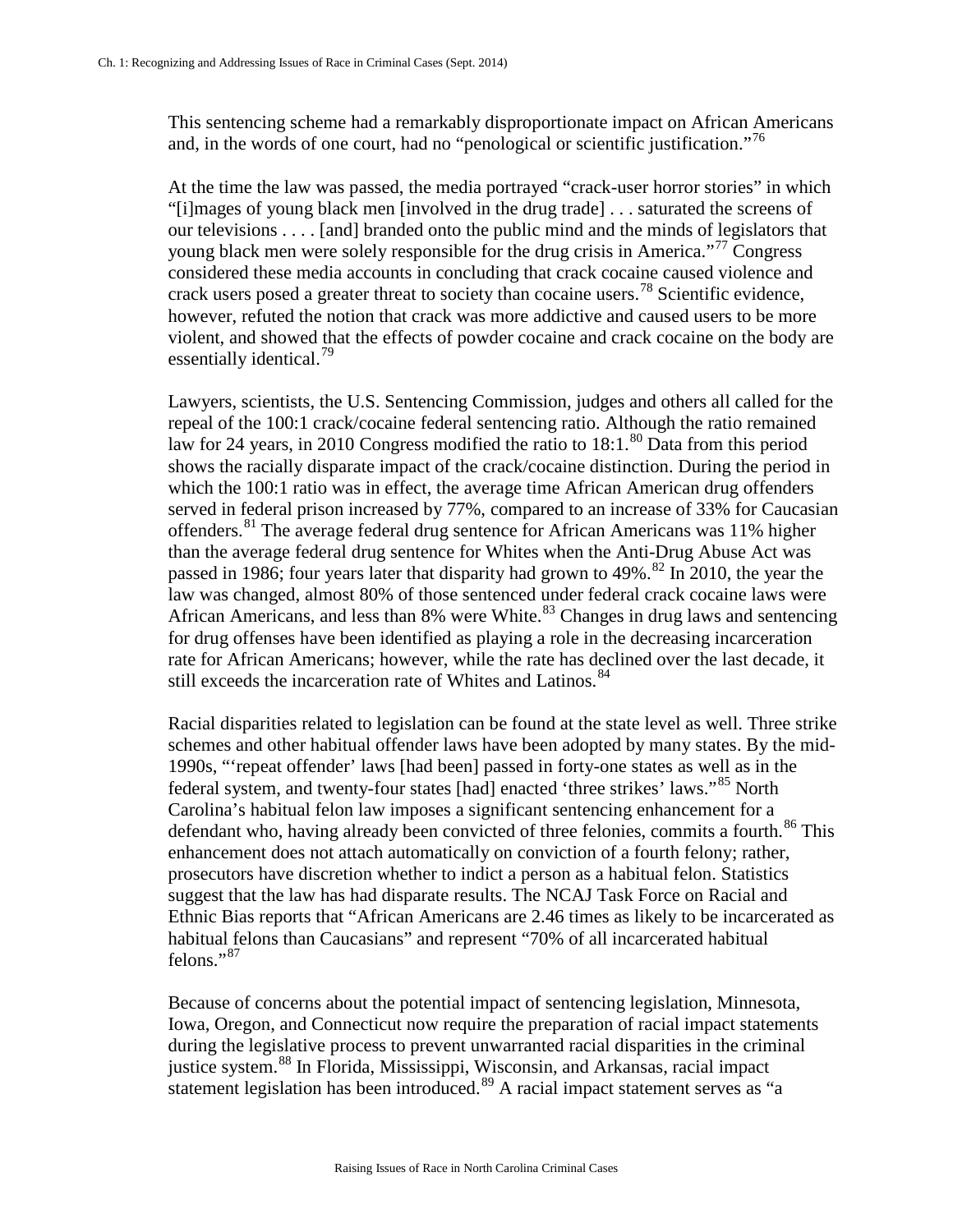l

predictive report summarizing the effects that legislation may have on minority groups. The goal of these statements is to force lawmakers to confront the potential racial consequences of criminal sentencing policies prior to enacting new legislation."<sup>[90](#page-16-10)</sup> North Carolina does not currently have such a procedure, but attorneys, other court actors, and community members can play a role in informing legislators about the potential racially disparate impact that may result from existing or proposed legislation.

<span id="page-10-0"></span><sup>6</sup> john a. powell, *Structural Racism: Building Upon the Insights of John Calmore*, 86 N.C. L. REV. 791, 793 (2008); *see also* john a. powell, *How Implicit Bias and Structural Racialization Can Move Us Toward Social and Personal Healing, in* PATHWAYS TO RACIAL HEALING AND EQUITY IN THE AMERICAN SOUTH: A COMMUNITY PHILANTHROPY STRATEGY (U. of Ark. Clinton School of Public Service 2013), *available at* [http://clintonschool.uasys.edu/wp](http://clintonschool.uasys.edu/wp-content/uploads/2013/12/Clinton-School-Compendium-2013.pdf)[content/uploads/2013/12/Clinton-School-Compendium-2013.pdf.](http://clintonschool.uasys.edu/wp-content/uploads/2013/12/Clinton-School-Compendium-2013.pdf)

<span id="page-10-1"></span><sup>7</sup> *See, e.g.*, William M. Wiecek, *Structural Racism and the Law in America Today: An Introduction*, 100 KY. L. J. 1 (2011); Jamie Fellner, *Race, Drugs, and Law Enforcement in the United States*, 20 STAN. L. & POL'Y REV. 257, 285–89 (2009).

<sup>8</sup> powell (2008), *supra* note 6, 86 N.C. L. REV. at 795–800.

<span id="page-10-3"></span><span id="page-10-2"></span><sup>9</sup> Kirwan Institute at Ohio State University, *Bibliographic Guide to Structural Racism*, *available at* [http://www.scribd.com/doc/49092126/Kirwan-Institute-Structural-Racism-](http://www.scribd.com/doc/49092126/Kirwan-Institute-Structural-Racism-Bibliography)[Bibliography.](http://www.scribd.com/doc/49092126/Kirwan-Institute-Structural-Racism-Bibliography)

<span id="page-10-4"></span><sup>10</sup> Wiecek, *supra* note 7, at 6–7 (listing eight characteristics that distinguish structural racism from more traditional formulations of racism).

<sup>11</sup> NELLIS ET AL., *supra* note 1, at 7.

<span id="page-10-6"></span><span id="page-10-5"></span><sup>12</sup> JASON LANGBERG ET AL., ADVOCATES FOR CHILDREN'S SERVICES, LAW ENFORCEMENT OFFICERS IN WAKE COUNTY SCHOOLS: THE HUMAN, EDUCATIONAL, AND FINANCIAL COSTS (2011), *available at* [www.law.unc.edu/documents/faculty/sroreportv2.pdf.](http://www.law.unc.edu/documents/faculty/sroreportv2.pdf)

<sup>13</sup> powell (2008), *supra* note 6, at 86 N.C. L. REV. 809 (noting the success of collaboration in other contexts).

<sup>14</sup> Shawn C. Marsh, *The Lens of Implicit Bias*, 18 JUVENILE AND FAMILY JUSTICE TODAY 16, 16–19 (Summer 2009), *available at*  [www.ncjfcj.org/sites/default/files/the%20lens%20of%20implicit%20bias.pdf.](http://www.ncjfcj.org/sites/default/files/the%20lens%20of%20implicit%20bias.pdf)

<sup>15</sup> JERRY KANG, IMPLICIT BIAS: A PRIMER FOR COURTS 6 (National Center for State Courts 2009), *available at*

[www.ncsc.org/~/media/Files/PDF/Topics/Gender%20and%20Racial%20Fairness/kangIBprimer.](http://www.ncsc.org/%7E/media/Files/PDF/Topics/Gender%20and%20Racial%20Fairness/kangIBprimer.ashx) [ashx.](http://www.ncsc.org/%7E/media/Files/PDF/Topics/Gender%20and%20Racial%20Fairness/kangIBprimer.ashx)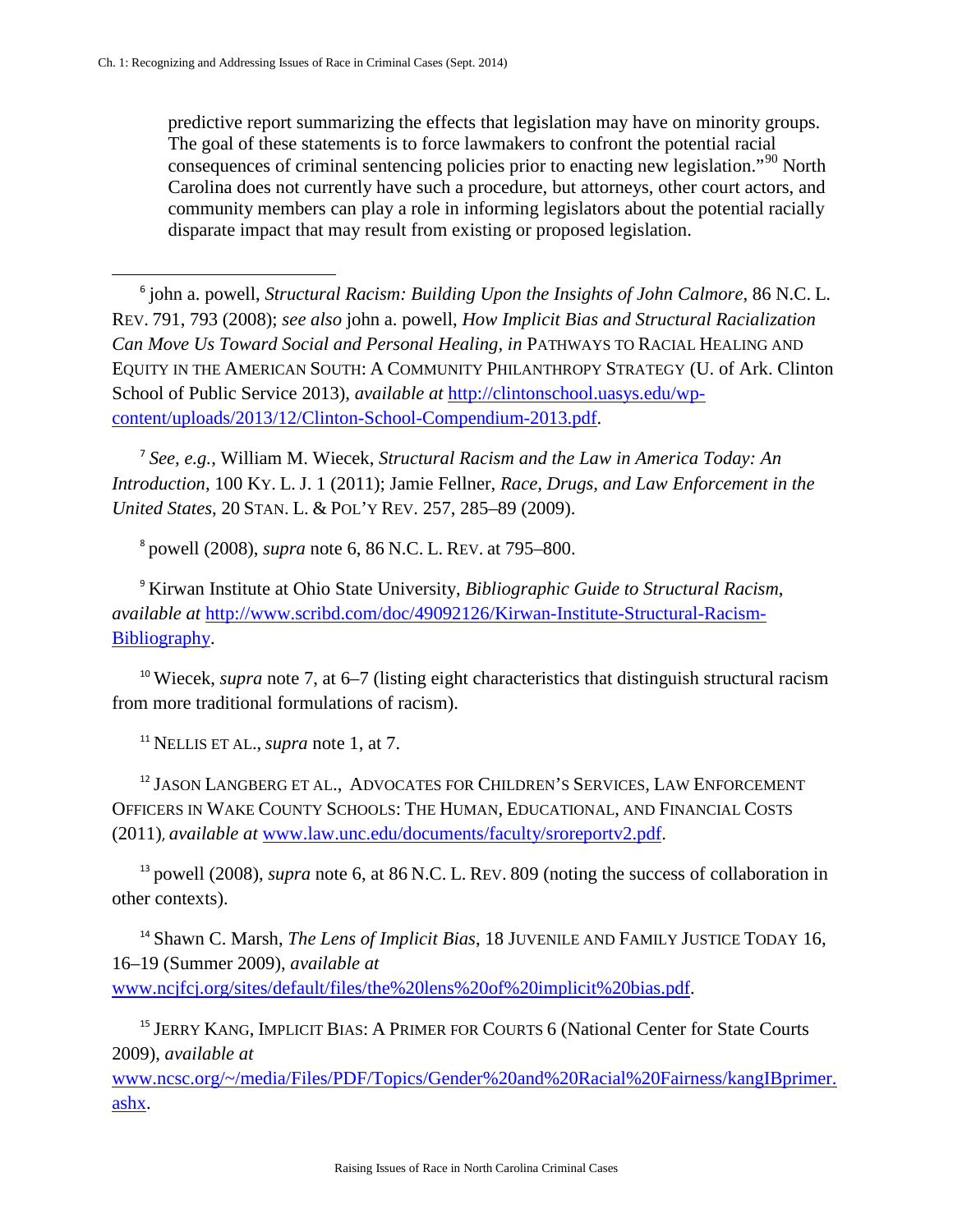<sup>16</sup> Marsh, *supra* note 14, at 17.

<span id="page-11-3"></span> $\overline{\phantom{a}}$ 

<sup>17</sup> Jerry Kang et al., *Implicit Bias in the Courtroom*, 59 UCLA L. REV. 1124, 1132 (2012).

<span id="page-11-5"></span><span id="page-11-4"></span><sup>18</sup> Roger C. Park, *Character Evidence Issues in the O.J. Simpson Case--Or, Rationales of the Character Evidence Ban, with Illustrations from the Simpson Case*, 67 U. COLO. L. REV. 747, 758 (1996).

<span id="page-11-6"></span><sup>19</sup> *Calhoun v. United States*, 568 U.S. \_\_\_, 133 S.Ct. 1136, 1136 (2013) (Sotomayor, J., concurring in denial of cert.).

<sup>20</sup> Seth Kotch & Robert P. Mosteller, *The Racial Justice Act and the Long Struggle with Race and the Death Penalty in North Carolina*, 88 N.C. L. REV. 2031, 2046 (2010) (citing laws to this effect).

<sup>21</sup> Laura F. Edwards, *"The Marriage Covenant is at the Foundation of all Our Rights": The Politics of Slave Marriages in North Carolina after Emancipation*, 14 LAW & HIST. REV. 81, 96 n.30 (1996) (citing laws to this effect).

<sup>22</sup> *Miller-El v. Dretke*, 545 U.S. 231, 263–64 (2005) (citing *Miller-El v. Cockrell*, 537 U.S. 322, 334–35 (2003)).

<sup>23</sup> See Top Gun II Batson Justifications: Articulating Juror Negatives in the Race Materials Bank at [www.ncids.org](http://www.ncids.org/) (select "Training & Resources").

<sup>24</sup> State v. Villeda, 165 N.C. App. 431, 432 (2004) (reviewing at length evidence that trooper's stop of Latino driver was racially motivated and upholding trial court's finding that trooper was not able to observe whether driver was wearing seat belt, in spite of trooper's testimony to the contrary).

<sup>25</sup> john powell & Rachel Godsil, *Implicit Bias Insights as Preconditions to Structural Change*, 20 POVERTY & RACE, no. 5 (Poverty & Race Research Action Council), 2011, at 4, *available at*  [http://prrac.org/newsletters/sepoct2011.pdf.](http://prrac.org/newsletters/sepoct2011.pdf)

<sup>26</sup> Kang, *supra* note 15, at 1.

<span id="page-11-1"></span><span id="page-11-0"></span><sup>27</sup> PowerPoint Slides of john powell, *Exploring the Unconscious: The Dynamics of Race and Reconciliation* at 22 (2011 Dinner of Reconciliation, John Hope Franklin Center for Reconciliation), *available at* [www.jhfcenter.org/wp-content/uploads/2009/09/john-powell.pdf.](http://www.jhfcenter.org/wp-content/uploads/2009/09/john-powell.pdf)

<sup>28</sup> Jerry Kang, *Implicit Bias and Pushback from the Left*, 54 ST. LOUIS L.J. 1139, 1139 (2010).

<span id="page-11-2"></span><sup>29</sup> Marianne Bertrand & Sendhil Mullainathan, *Are Emily and Greg More Employable than Lakisha and Jamal? A Field Experiment on Labor Market Discrimination*, 94 THE AMERICAN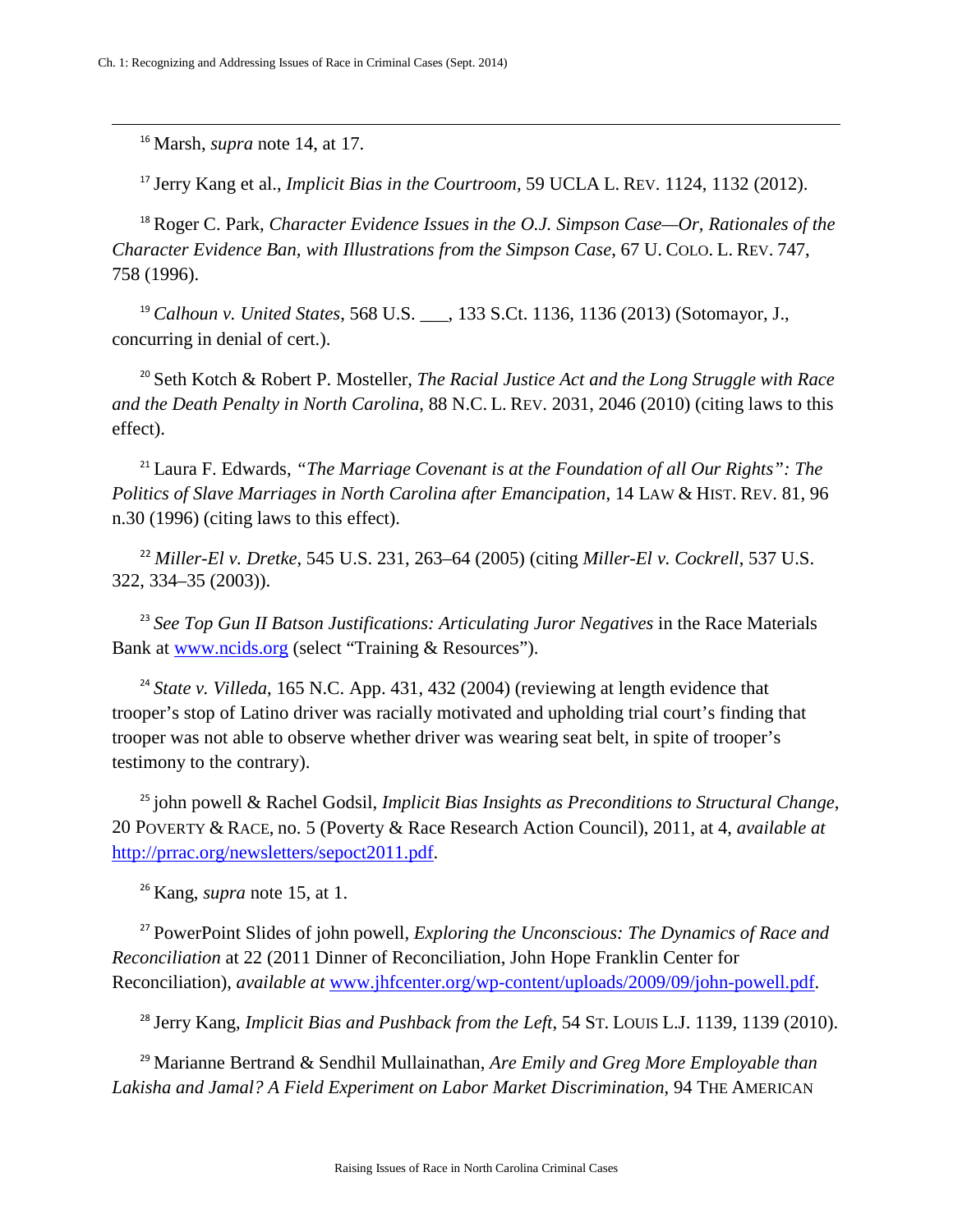ECONOMIC REVIEW 991, 991–1013 (2004).

 $\overline{\phantom{a}}$ 

<sup>30</sup> *Batson v. Kentucky,* 476 U.S. 79, 106 (1986) (Marshall, J., concurring).

<sup>31</sup> Kenneth B. Clark & Mamie P. Clark, *Racial Identification and Preference in Negro Children*, *in* READINGS IN SOCIAL PSYCHOLOGY 602, 602–11 (Eleanor E. Maccoby et al. eds., 3d ed. 1958); *see also* Film Documentary: A GIRL LIKE ME (Kiri Davis, Director, Reel Works Teen Filmmaking, 2006)*,* (recreating the Clarks' doll experiment in 2007 with similar results), *available at* [www.mediathatmattersfest.org/films/a\\_girl\\_like\\_me/.](http://www.mediathatmattersfest.org/films/a_girl_like_me/)

<sup>32</sup> *See* Film Documentary: A GIRL LIKE ME, *supra* note 31.

<sup>33</sup> *Brown v. Board of Education*, 347 U.S. 483, 494 n.11 (1954).

<span id="page-12-1"></span><span id="page-12-0"></span><sup>34</sup> Justin D. Levinson et al., *Guilty by Implicit Racial Bias: The Guilty/Not Guilty Implicit Association Test*, 8 OHIO ST. J. CRIM. L. 187, 207 (2010).

<sup>35</sup> Robert J. Smith & Justin D. Levinson, *The Impact of Implicit Racial Bias on the Exercise of Prosecutorial Discretion*, 35 SEATTLE U. L. REV. 795, 801 (2012).

<span id="page-12-3"></span><span id="page-12-2"></span><sup>36</sup> Anna Roberts, *(Re)forming the Jury: Detection and Disinfection of Implicit Juror Bias*, 44 CONN. L. REV. 827, 847–49 (2012).

<sup>37</sup> Smith & Levinson, *supra* note 35, at 802 (emphasis in original) (citing published research).

<sup>38</sup> Kang, *supra* note 15, at 2.

<span id="page-12-4"></span><sup>39</sup> *See* Irene V. Blair et al., *The Influence of Afrocentric Facial Features in Criminal Sentencing*, 15 PSYCHOL. SCI. 674 (2004); Jennifer L. Eberhardt et al., *Looking Deathworthy: Perceived Stereotypicality of Black Defendants Predicts Capital-Sentencing Outcomes*, 17 PSYCHOL. SCI. 383 (2006).

<sup>40</sup> *See* Theodore Eisenberg & Sheri Lynn Johnson, *Implicit Racial Attitudes of Death Penalty Lawyers*, 53 DEPAUL L. REV. 1539, 1542 (2004); Jeffrey J. Rachlinski et al., *Does Unconscious Racial Bias Affect Trial Judges?*, 84 NOTRE DAME L. REV. 1195, 1195–96 (2009).

<sup>41</sup> Jerry Kang et al., *Are Ideal Litigators White? Measuring the Myth of Colorblindness*, 7 J. EMPIRICAL LEGAL STUD. 886 (2010).

<sup>42</sup> Kang, *supra* note 15, at 4–5.

<sup>43</sup> powell & Godsil, *supra* note 25, at 6.

<sup>44</sup> powell, *supra* note 27, at 23.

<sup>45</sup> Katherine Beckett et al., *Race, Drugs, and Policing: Understanding Disparities in Drug*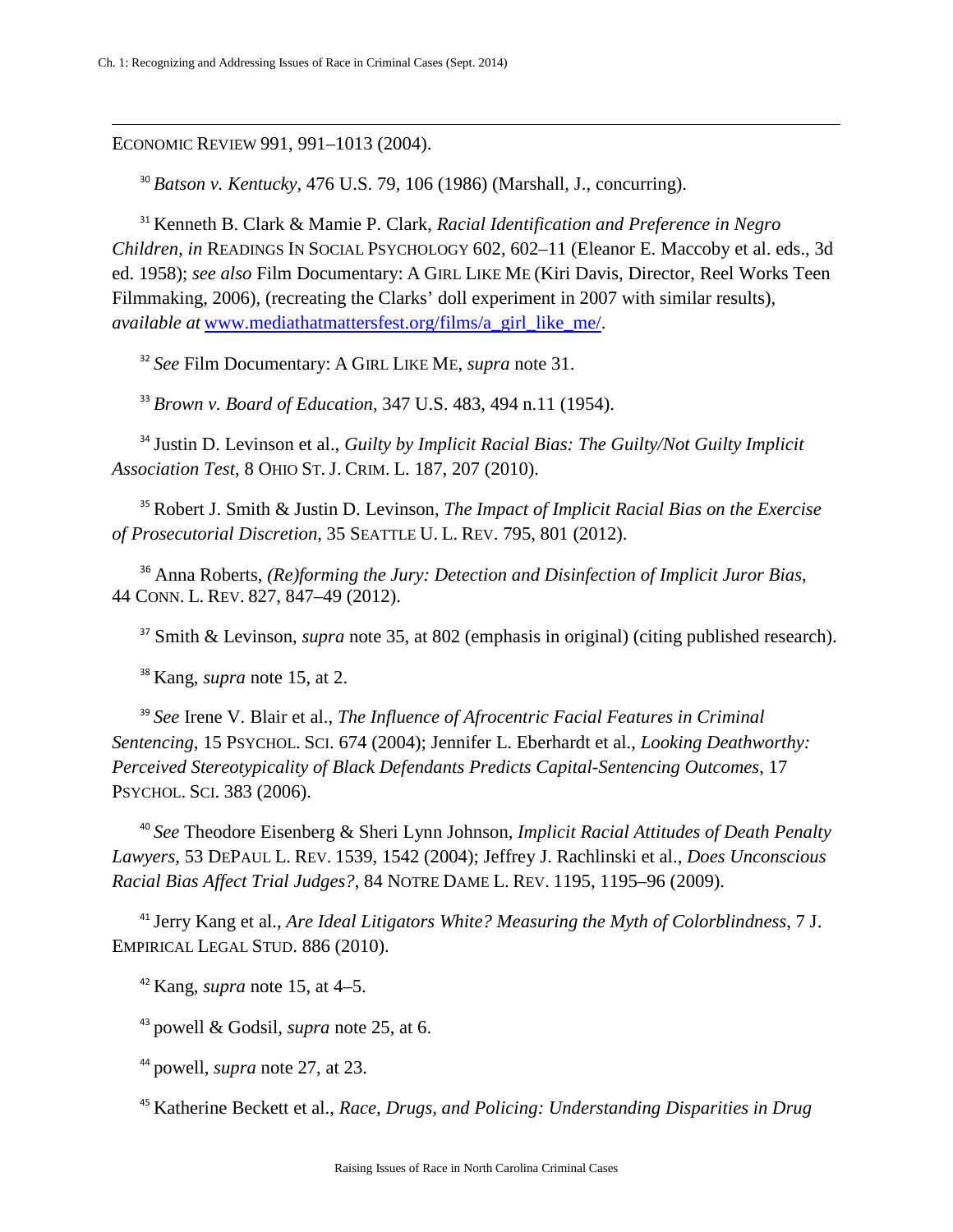$\overline{\phantom{a}}$ 

*Delivery Arrests*, 44 CRIMINOLOGY 105, 105 (2006); *see also* KATHERINE BECKETT, RACE AND DRUG LAW ENFORCEMENT IN SEATTLE (2008), *available at* 

<span id="page-13-6"></span><span id="page-13-5"></span>[http://faculty.washington.edu/kbeckett/Race%20and%20Drug%20Law%20Enforcement%20in%](http://faculty.washington.edu/kbeckett/Race%20and%20Drug%20Law%20Enforcement%20in%20Seattle_2008.pdf) [20Seattle\\_2008.pdf.](http://faculty.washington.edu/kbeckett/Race%20and%20Drug%20Law%20Enforcement%20in%20Seattle_2008.pdf)

<sup>46</sup> BECKETT (2008), *supra* note 45, at 15, 59–98 (concluding that, while the racial composition of those who deliver serious drugs in Seattle, the enforcement focus on outdoor drug activity, and the enforcement focus on the downtown drug trade all contributed modestly to racial disparities in Seattle drug arrests, the focus on crack-cocaine sales constituted the largest factor contributing to disparities).

<sup>47</sup> BECKETT (2008), *supra* note 45, at 11.

<span id="page-13-9"></span><span id="page-13-8"></span><span id="page-13-7"></span><sup>48</sup> John Hinton, *Police Will Use New Methods to Set Up Traffic Checkpoints*, WINSTON-SALEM JOURNAL, Sep. 10, 2012, *available at* [www.journalnow.com/news/local/police-will-use](http://www.journalnow.com/news/local/police-will-use-new-methods-to-set-up-traffic-checkpoints/article_08f0139a-26e2-520e-9756-239a3f23950a.html)[new-methods-to-set-up-traffic-checkpoints/article\\_08f0139a-26e2-520e-9756-](http://www.journalnow.com/news/local/police-will-use-new-methods-to-set-up-traffic-checkpoints/article_08f0139a-26e2-520e-9756-239a3f23950a.html) [239a3f23950a.html.](http://www.journalnow.com/news/local/police-will-use-new-methods-to-set-up-traffic-checkpoints/article_08f0139a-26e2-520e-9756-239a3f23950a.html)

<span id="page-13-11"></span><span id="page-13-10"></span><sup>49</sup> Andrea D. Lyon, *Race Bias and the Importance of Consciousness for Criminal Defense Attorneys*, 35 SEATTLE U. L. REV. 755, 758 (2012).

<sup>50</sup> 347 U.S. 483, 494 n.11 (1954).

<span id="page-13-13"></span><span id="page-13-12"></span><sup>51</sup> Eva Paterson, *Litigating Implicit Bias*, 20 POVERTY & RACE, no. 5 (Poverty & Race Research Action Council) 2011, at 8, *available at* http://prrac.org/newsletters/sepoct2011.pdf.

<sup>52</sup> *Chin v. Runnels*, 343 F. Supp. 2d 891, 906 (N.D. Cal. 2004) (citing and considering such studies in ruling on a challenge to the alleged exclusion of certain ethnic minorities from service as foreperson on indicting grand jury), *aff'd sub nom. Chin v. Carey*, 160 F. App'x 633 (9th Cir. 2005) (unpublished).

<sup>53</sup> *Chin*, 343 F. Supp. 2d at 905–908.

<span id="page-13-2"></span><span id="page-13-1"></span><span id="page-13-0"></span><sup>54</sup> TONY FABELO, ET. AL., BREAKING SCHOOLS' RULES: A STATEWIDE SURVEY OF HOW SCHOOL DISCIPLINE RELATES TO STUDENTS' SUCCESS AND JUVENILE JUSTICE INVOLVEMENT (Council for State Gov'ts Justice Ctr. 2011), *available at* [http://knowledgecenter.csg.org/kc/system/files/Breaking\\_School\\_Rules.pdf.](http://knowledgecenter.csg.org/kc/system/files/Breaking_School_Rules.pdf)

<sup>55</sup> NELLIS ET AL., *supra* note 1, at 11.

<span id="page-13-4"></span><span id="page-13-3"></span><sup>56</sup> Cynthia E. Jones, *"Give Us Free": Addressing Racial Disparities in Bail Determinations*, 16 N.Y.U. J. LEGIS. & PUB. POL'Y 919, 936–37 (2013) (citing various studies and scholarly articles to this effect).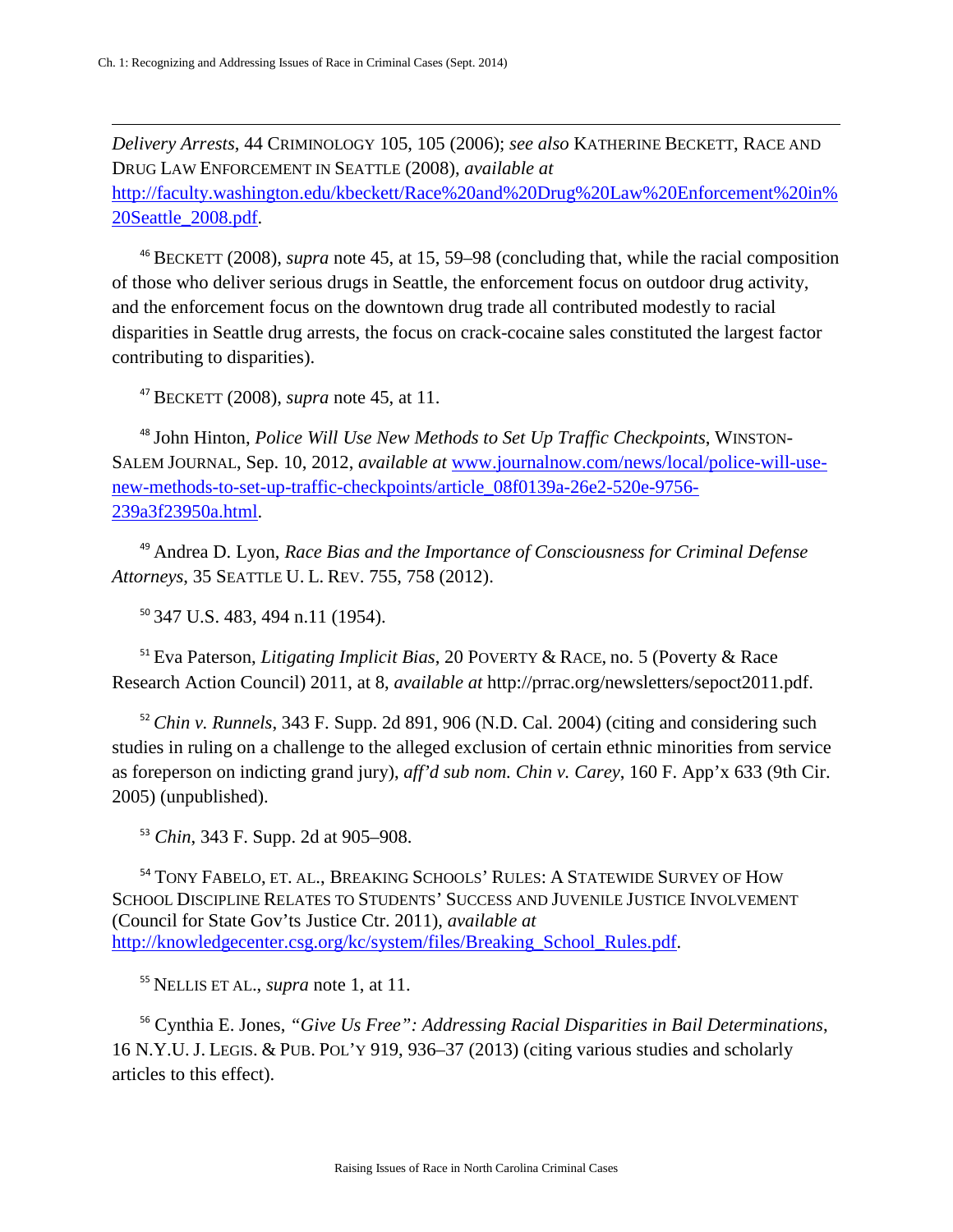<sup>57</sup> *See, e.g.*, Traci Schlesinger, *The Cumulative Effects of Racial Disparity in Criminal Processing*, THE ADVOCATE, May 2008, at 22, 27–32, *available at* [http://apps.dpa.ky.gov/library/advocate/pdf/2008/adv050108.pdf;](http://apps.dpa.ky.gov/library/advocate/pdf/2008/adv050108.pdf) Meghan Sacks & Alissa R. Ackerman, *Bail and Sentencing: Does Pretrial Detention Lead to Harsher Punishment?*, 25 CRIM. JUST. POL'Y REV. 59, 59, 71 (2014) (noting that "[d]ecisions at the beginning of the criminal case process, such as bail decisions, can affect the entire course of the case and the ultimate punishment handed down in sentencing"; finding that "[d]efendants who were detained prior to trial received longer sentences than defendants who were released on bail").  $\overline{\phantom{a}}$ 

<span id="page-14-7"></span><sup>58</sup> Schlesinger, *supra* note 57, at 24.

<span id="page-14-8"></span><sup>59</sup> NELLIS ET AL., *supra* note 1, at 6 (reporting that African Americans account for 35% of those arrested for drug offenses but 53% of drug convictions).

<span id="page-14-9"></span><sup>60</sup> Robert D. Crutchfield, *Warranted Disparity? Questioning the Justification of Racial Disparity in Criminal Justice Processing*, 36 COLUM. HUMAN RIGHTS L. REV. 15, 16–22 (2004). *Compare* David A. Harris*, The Reality of Racial Disparity In Criminal Justice: The Significance of Data Collection*, 66 L. & CONTEMP. PROB. 71 (2003), *with* Heather Mac Donald, *High Incarceration Rate Of Blacks Is Function Of Crime, Not Racism*, INVESTOR'S BUSINESS DAILY, Apr. 29, 2008, *available at* [http://news.investors.com/042908-445638-high-incarceration-rate-of](http://news.investors.com/042908-445638-high-incarceration-rate-of-blacks-is-function-of-crime-not-racism.htm?Ntt=incarceration&p=4)[blacks-is-function-of-crime-not-racism.htm?Ntt=incarceration&p=4.](http://news.investors.com/042908-445638-high-incarceration-rate-of-blacks-is-function-of-crime-not-racism.htm?Ntt=incarceration&p=4)

<sup>61</sup> NELLIS ET AL., *supra* note 1, at 6. *See also*, Michael Tonry & Matthew Melewski, *The Malign Effects of Drugs and Crime Control Policies on Black Americans*, 37 CRIME AND JUSTICE, 1, 33–34 (2008).

<span id="page-14-0"></span><sup>62</sup> Human Rights Watch, *Punishment and Prejudice: Racial Disparities in the War on Drugs*, Vol. 12, No. 2 at Table 13 (May 2000), HRW.ORG, [www.hrw.org/legacy/reports/2000/usa/Table13.pdf.](http://www.hrw.org/legacy/reports/2000/usa/Table13.pdf)

<span id="page-14-1"></span><sup>63</sup> See, e.g., Research Working Group & Task Force on Race and the Criminal Justice System, *supra* note 5, at 269 (noting that "crime commission rates cannot be known directly and can only be estimated").

<span id="page-14-2"></span><sup>64</sup> *See, e.g.*, Alfred Blumstein, *On the Racial Disproportionality of the U.S. States' Prison Populations*, 73 J. CRIM. L. & CRIMINOLOGY 1259 (1982).

<span id="page-14-3"></span><sup>65</sup> *Uniform Crime Reports*, FEDERAL BUREAU OF INVESTIGATION, [www.fbi.gov/about](http://www.fbi.gov/about-us/cjis/ucr/ucr)[us/cjis/ucr/ucr](http://www.fbi.gov/about-us/cjis/ucr/ucr) (last visited Apr. 7, 2014).

<span id="page-14-6"></span><span id="page-14-5"></span><span id="page-14-4"></span><sup>66</sup> *Crime in the United States*, *2006*, FEDERAL BUREAU OF INVESTIGATION, <http://www2.fbi.gov/ucr/cius2006/> (last visited Apr. 9, 2014).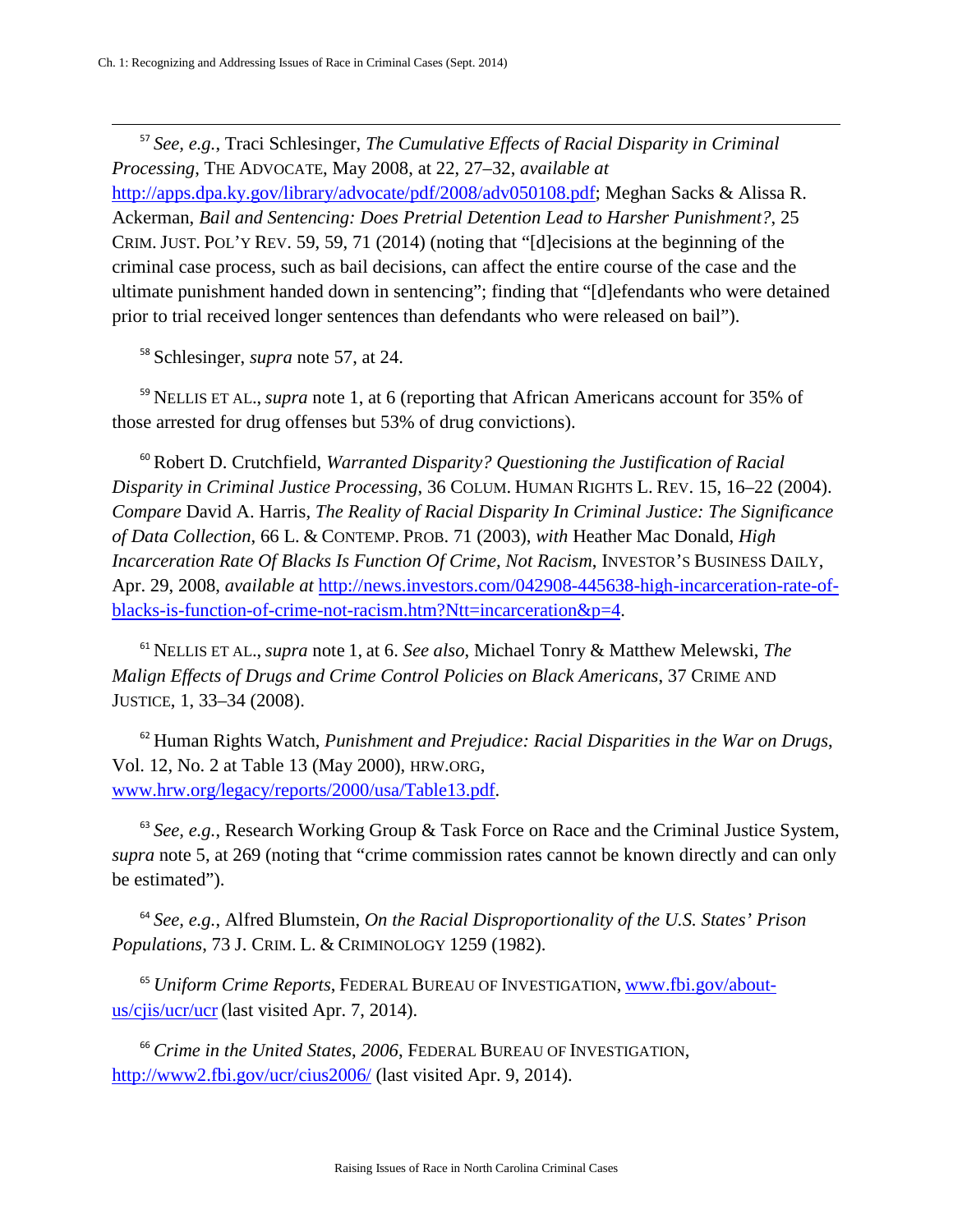$\overline{\phantom{a}}$ 

<sup>67</sup> *See, e.g.*, Crutchfield, *supra* note 60, at 16–22.

<sup>68</sup> Kevin R. Johnson, *The Case Against Race Profiling in Immigration Enforcement*, 78 WASH. U. L. Q. 675, 684 (2000).

<sup>69</sup> Tammy Rinehart Kochel et al., *Effect of Suspect Race on Officers' Arrest Decisions*, 49 CRIMINOLOGY 473, 475 (2011); FRANK R. BAUMGARTNER & DEREK EPP, NORTH CAROLINA TRAFFIC STOP STATISTICS ANALYSIS 5 (2012) (North Carolina traffic stop data indicates that racial minorities are more likely to be searched and arrested following a traffic stop than White drivers who are pulled over on the same basis), *available at* [https://www.ncaj.com/index.cfm?pg=NCCREDPublications.](https://www.ncaj.com/index.cfm?pg=NCCREDPublications)

<sup>70</sup> Jennifer L. Truman & Michael R. Rand, *Criminal Victimization, 2009*, BUREAU OF JUSTICE STATISTICS, U.S. DEP'T OF JUSTICE, SER. NO. NCJ 231327, 2010, at 9 Table 12, *available at* [http://bjs.ojp.usdoj.gov/content/pub/pdf/cv09.pdf.](http://bjs.ojp.usdoj.gov/content/pub/pdf/cv09.pdf)

<sup>71</sup> Research Working Group & Task Force on Race and the Criminal Justice System, *supra* note 5, at 269.

<span id="page-15-0"></span><sup>72</sup> *See Data Collection: National Crime Victimization Survey (NCVS)*, BUREAU OF JUSTICE STATISTICS, [www.bjs.gov/index.cfm?ty=dcdetail&iid=245.](http://www.bjs.gov/index.cfm?ty=dcdetail&iid=245)

<span id="page-15-2"></span><span id="page-15-1"></span><sup>73</sup> *See, e.g.*, Paul Knepper, *Race, Racism, and Crime Statistics*, 24 S.U. L. REV. 71, 96–98 (1996).

<span id="page-15-3"></span><sup>74</sup> Research Working Group & Task Force on Race and the Criminal Justice System, *supra* note 5, at 269.

<sup>75</sup> Michael Tonry, *The Social, Psychological, and Political Causes of Racial Disparities in the American Criminal Justice System*, 39 CRIME & JUST. 273, 274 (2010).

<sup>76</sup> *United States v. Smith*, 359 F. Supp. 2d 771, 777 (E.D. Wis. 2005).

<span id="page-15-5"></span><span id="page-15-4"></span><sup>77</sup> *United States v. Clary*, 846 F. Supp. 768, 783 (E.D. Mo. 1994), *rev'd* 34 F.3d 709 (8th Cir.1994).

<sup>78</sup> *Clary,* 846 F. Supp. at 783–84.

<span id="page-15-6"></span><sup>79</sup> Dorothy K. Hatsukami & Marian W. Fischman, *Crack Cocaine And Cocaine Hydrochloride: Are The Differences Myth Or Reality?*, 276 JOURNAL OF AM. MED. ASS'N 1580 (1996).

<sup>80</sup> *See* Fair Sentencing Act of 2010, Pub. L. No. 111–220, 124 Stat. 2372 (2010).

<sup>81</sup> BUREAU OF JUSTICE STATISTICS, COMPENDIUM OF FEDERAL JUSTICE STATISTICS, 1994 85